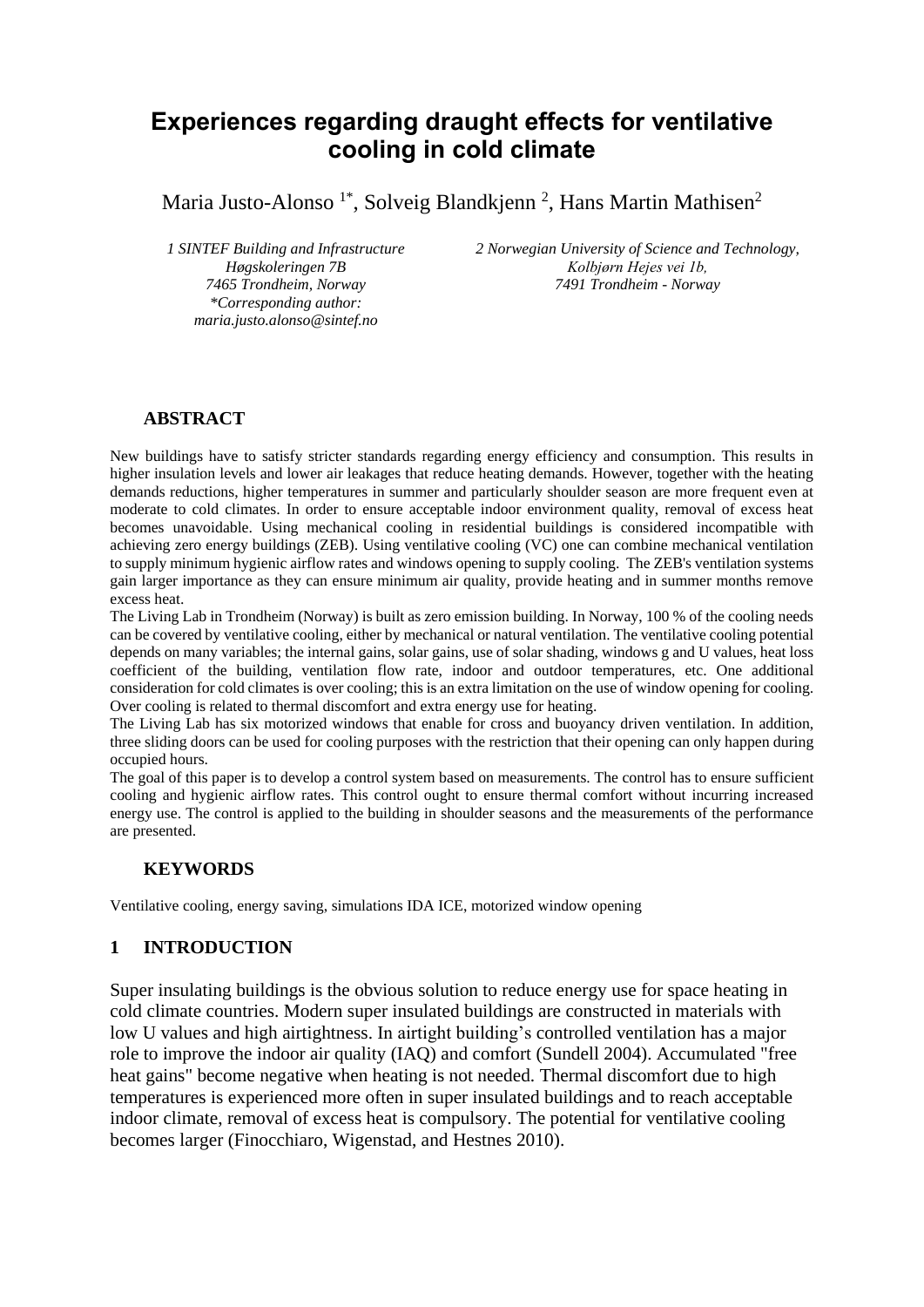Windows in cold climates are often dimensioned with high g-factors, so that a larger share of the solar radiation is used for heating. In shoulder season and summer, this means that the gains due to solar radiation are a relevant heating source. Solar shading can be used to control this heat gain to a certain extent, but are seldom efficient enough to give full control of the solar radiation. Many occupants that have manually operated shadings often forget to close or intentionally leave the shading open when leaving home. For these reasons, cooling must be considered. With the goal of achieving the nZEB level, mechanical cooling is not considered as a satisfactory solution to limit over temperatures.

Mlecnik (Mlecnik et al. 2012) did some post occupancy questionnaires and concluded that 34 % of his respondents experienced high indoor temperatures "sometimes" in the living room and 49 % complained about bedroom over temperatures during summer. Samuelson's (Samuelsson 2009) research revealed that 50 % of the residents were dissatisfied due to the high summer temperatures in passive houses in Sweden. In Norway, Georges (Georges, Wen, Justo Alonso, et al. 2016) (Georges, Wen, Alonso, et al. 2016; L. Georges, F. Håheim, and Alonso 2017) and Berge (Berge and Mathisen 2016; Berge, Thomsen, and Mathisen 2016) came to the same conclusion, users are dissatisfied due to too high temperatures in bedroom yielding the need to open windows, partly also during the winter.

VC should be perceived as a part of a total strategy that includes use of solar shadings, minimization of internal heat gains and intelligent use of thermal mass (Venticool 2013). Natural ventilative cooling is considered in this context a very good solution for removal of thermal loads. (Kolokotroni and Heiselberg 2015). In cold climates, the theoretical potential of heat removal by VC is 100 %. However, in these locations the risk of over cooling has to be considered in detail (Justo Alonso, Kirkøen, and Mathisen 2015). Degree of window opening, window size, temperature differences between outdoor and indoor, etc., prove to have high relevance for the cooling potential (Kolokotroni and Heiselberg 2015).

The scope of this paper is the performance evaluation of the Living Lab natural VC control solution concerning thermal comfort and energy consumption. The resulting optimal control is compared in the same terms to improved window opening sizes, building cardinal orientation and building insulation levels

# **2 LIVING LAB**

The Living Lab is a test facility installed in Trondheim, Norway (63ºN) constructed to obtain the zero emission level (Finocchiaro et al. 2014). This residential single family house has a gross volume of approximately 500  $m<sup>3</sup>$  and a heated surface (floor area) of approximately 100 m<sup>2</sup> (Finocchiaro et al. 2014).

| Thermo physical properties         |                                                    |  |  |  |
|------------------------------------|----------------------------------------------------|--|--|--|
| U-value wall                       | $0.11 \text{ W/m}^2\text{K}$                       |  |  |  |
| U-value floor                      | $0.10 \text{ W/m}^2\text{K}$                       |  |  |  |
| U-value roof                       | $0.10 \text{ W/m}^2\text{K}$                       |  |  |  |
| U-value windows (south façade)     | $0.65 / 0.69$ (when ventilated) W/m <sup>2</sup> K |  |  |  |
| U-value windows (north façade)     | 0.97 W/m <sup>2</sup> K                            |  |  |  |
| U-value windows (east-west façade) | $0.80$ W/m <sup>2</sup> K                          |  |  |  |
| U-value skylight                   | 1.0 W/m2K                                          |  |  |  |
| g-value for windows                | $0.5 -$                                            |  |  |  |
| Air tightness, $n_{50}$            | $0.5$ ach                                          |  |  |  |

Table 1 - Thermo-physical properties of building envelope components(Goia, Finocchiaro, and Gustavsen 2015)

The building is equipped with a very comprehensive data acquisition system with access to 330 sensors that measure energy demand for heating, ventilation, lighting and appliances, and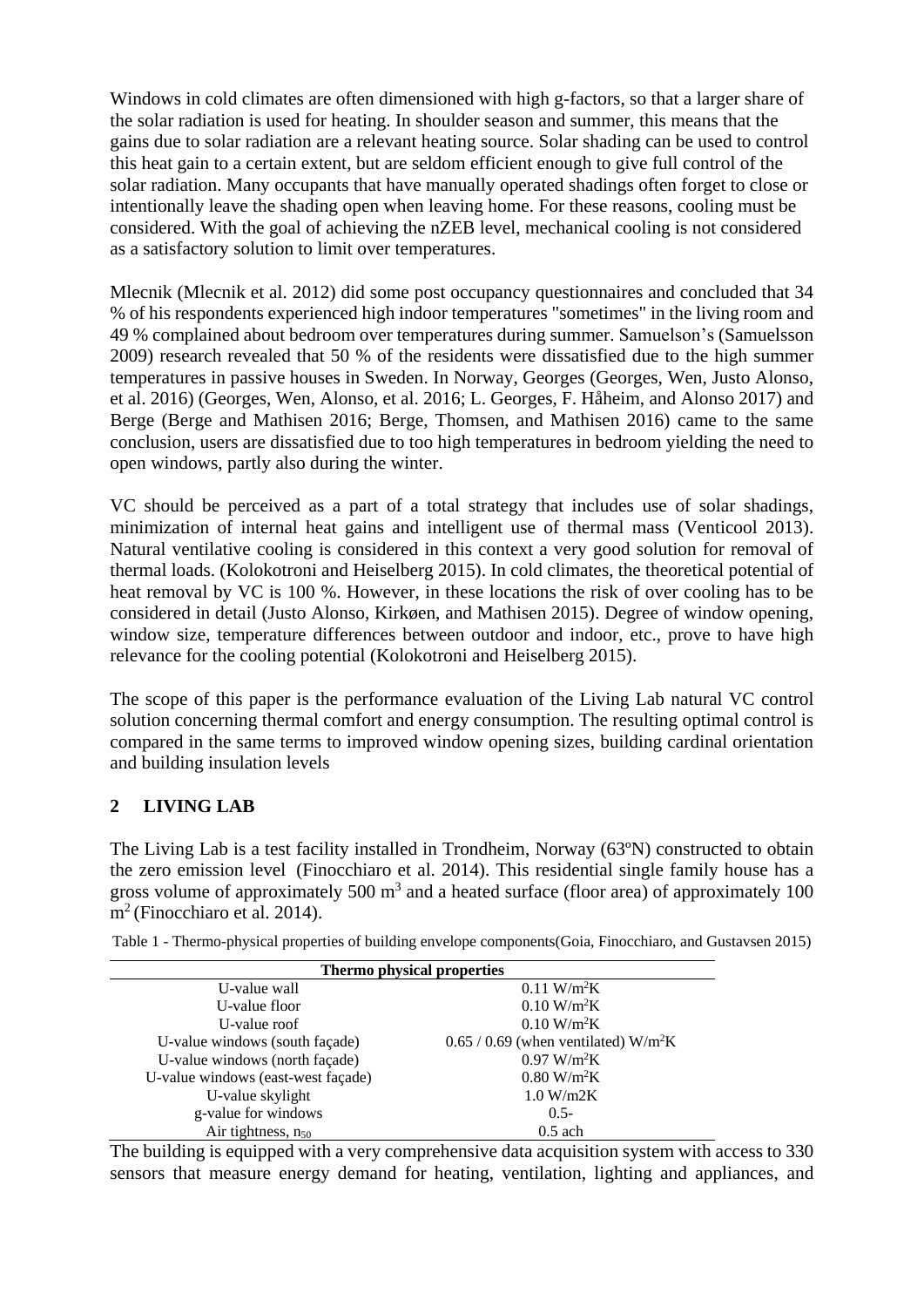renewable energy produced by a roof-integrated PV system and façade-integrated solar thermal panels. The accumulation tanks and indoor environment are also fully monitored (Finocchiaro et al. 2014).

The installed ventilation is a mixed-mode hybrid system with mechanical balanced ventilation and motor controlled windows. The mechanical ventilation is a balanced mechanical system with heat wheel recovery with 85 % rated efficiency and additional electric heating coils (Blandkjenn 2017). Supply units are placed in the living room and bedrooms and extracts are placed in the kitchen and bathroom. [Table 2](#page-2-0) shows the supplied and extracted airflow rates for each room in Living Lab (Blandkjenn 2017).

<span id="page-2-0"></span>

| <b>Supply</b>  | Airflow rate $[m3/h]$ | <b>Extract</b>  | Airflow rate $[m3/h]$ |
|----------------|-----------------------|-----------------|-----------------------|
| Small bedroom  | 52                    | <b>Bathroom</b> | 78                    |
| Master bedroom | 52                    | Kitchen         |                       |
| Living room    | 26                    |                 |                       |
| Total supply   | 130                   | Total extract   | 130                   |

Table 2: Airflow rates in Living Lab during normal occupancy

The dwelling has operable windows on every facade in order to profit from both stack and cross flow ventilation through mechanical opening of windows. On the north side, an elongated window is implemented. It is constructed with hinges at the top, and opens outwards to a maximum angle of 51° . On the west and east side there are glass sliding doors. Two sets of rooftop skylight tripled glazed windows faces to the north. They open to a maximum angle of 32 ° . The south windows opens to a maximum of 32º, it is a double skin window. See **Error! Reference source not found.** to see the location of the controllable windows.



Figure 1. Position of automatically controlled windows in Living Lab (Blandkjenn 2017)

| Window    | Number of<br>windows | Area per<br>window $\lceil m^2 \rceil$ | Maximum openable area<br>per window $[m^2]$ |
|-----------|----------------------|----------------------------------------|---------------------------------------------|
| North     |                      | 1.21                                   | 0.786                                       |
| South     |                      | 10.5                                   | 1.130                                       |
| Skylights |                      | 0.484                                  | 0.338                                       |

Table 3:Window areas and maximal openable areas(Finocchiaro et al. 2014)

# **3 OPTIMAL WINDOW CONTROL**

In order to develop a reliable control strategy, measurements have been done in Living Lab and then these results have been used to develop a control strategy based on simulation with the program IDA ICE (EQUA 2016). The main results and graphs of this and next chapter are taken from the Master thesis of (Blandkjenn 2017).

# **3.1 Measurements results**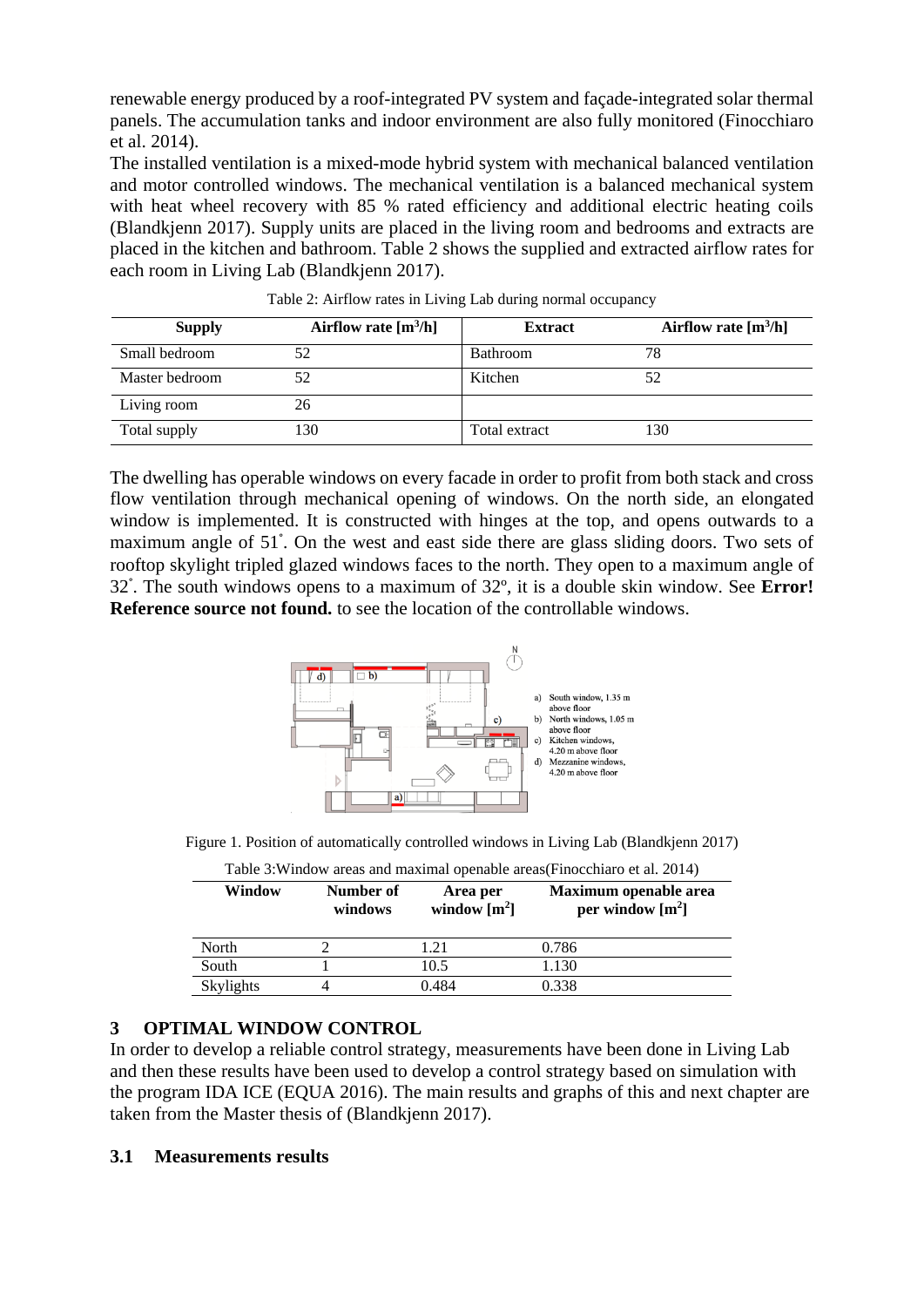Blandkjenn (Blandkjenn, 2017) carried out an extensive measurement campaign to reveal the most affecting parameters when creating a window control algorithm.

The southern window is a double skin window, where air might preheat before being supplied to the room. As this window is placed close to the sofa of the living room, the draught risk from this window needs to be assessed. [Figure 2](#page-3-0) shows the positioning of the measurement points for air velocity and temperature.



Figure 2. Measurement points near the south window

<span id="page-3-0"></span>To determine the opened window's cooling effect the temperature difference between the airs flowing from the window and the room air has been studied. [Figure 3](#page-3-1) shows the difference between the temperature measured one meter from the window and the room air. This graph distinguishes between the different levels of solar irradiance through the window (not specified). When the solar irradiance is above 600  $W/m<sup>2</sup>$ , the pre-heating of the air is so large that the air one meter from the window has the same temperature as the room.



<span id="page-3-1"></span>Figure 3. Temperature difference between air in the room and air in the jet 1 m from window, for different levels of solar irradiance.(Blandkjenn 2017)

When solar irradiance is lower than  $600 \text{ W/m}^2$ , the temperature difference increases with the temperature difference between indoor and outdoor air. It seems, [Figure 4](#page-4-0) left, that when the temperature difference between the indoor and outdoor air  $(\Delta T_{in-out})$  is below 6 K, the DR is very low. Even when the air in the jet is warmer than the average temperature of the room, air velocities above 0.2 m/s are still measured. This has a cooling effect on the people sitting in the room, even if the air temperature is not reduced. Jet temperatures were not measured 0.4 K over the room air. This means that the south window can be opened in most weather conditions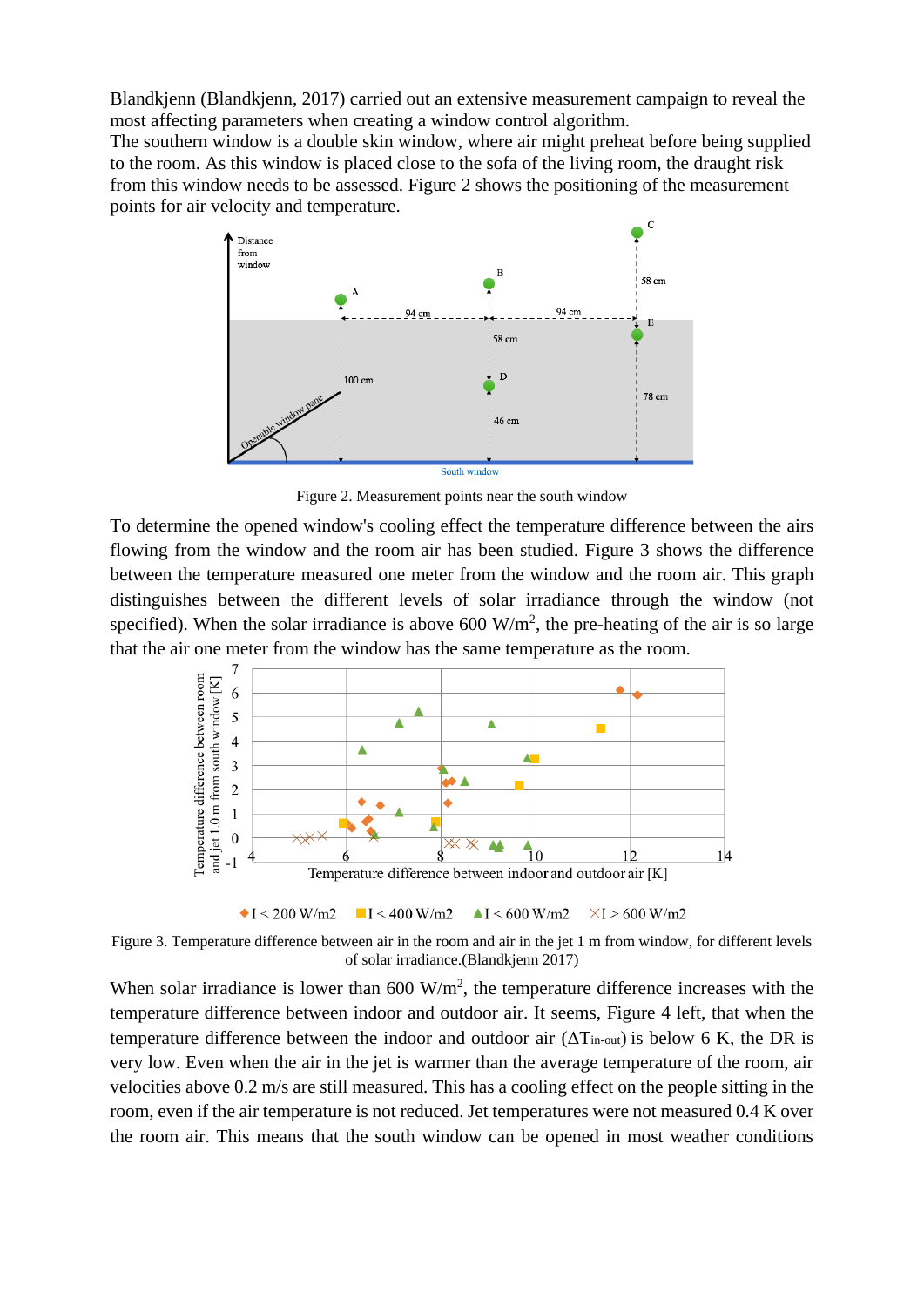without risk of increasing the overheating, but the cooling capacity will be limited. In addition, the pre-heating of air through the south window reduces the risk of overcooling on cool days.

# **Draught rates under different climatic conditions**

Measurement proved that draught rates generally increased with  $\Delta T_{\text{in-out}}$ . However, there were many outlying measurements, especially when the temperature differences were low. The temperature difference is the main driving force for natural ventilation at higher temperature differences, but at lower temperature, differences in wind and solar conditions influence the airflows largely. The draught rates in front of the window were lower when the solar irradiance was higher. When the irradiance is larger, the  $\Delta T_{in-out}$  is lower because of the larger heating effect of the double skin window. A lower solar irradiance gave higher variance within the measuring points; this can be explained by sudden changes in cloudiness on warm days.

It is seen from [Figure 4](#page-4-0) right that there is no occurrence of draught rates lower than 20 % when the solar irradiance is below 70 W/m<sup>2</sup> . **This is therefore chosen as a lower limit for solar radiation to open the south window.** 



<span id="page-4-0"></span>Figure 4 (left)Draught rates as a function of temperature difference, (right ) Draught rates as a function of solar irradiance, for different window opening sizes measured in point D (Blandkjenn 2017)

The wind speed is studied, and it is measured to have a lower effect on draught rates than the temperature difference and the solar irradiation. **However, when the wind speed is above 2.0 m/s, the lowest measured draught rates are over 20 %. This is therefore chosen as an upper limit for the wind speed during openings of the south window.**

To establish rules for the use of the south window, the limits for  $\Delta T_{in-out}$ , wind speed and solar irradiance were chosen based on the measurements done 1.0 m from the window at 0.05 m height.

The maximum allowed  $\Delta T_{in-out}$  is defined as 10 K, the maximum wind speed is set to 2.0 m/s and the lower limit for solar irradiance is  $70 \text{ W/m}^2$ . [Figure 5](#page-5-0) shows the measurements within these restrictions and for them, draught rates above 20 % only occur with window opening larger than 50 % and 75 %. When the window openings are restricted to 12.5 % and 25 % the thermal discomfort in reduced below 20 %. Due to limitations in data from the experiments, draught might still occur, but the hours of discomfort are assumed to be within the 3 % allowed deviation.

Because of the double skin construction, cooling will not always be achieved by opening the south window. It has been seen that the cooling effect of opening the south window has been near zero when the temperature difference between the indoor and outdoor air is below 6 K.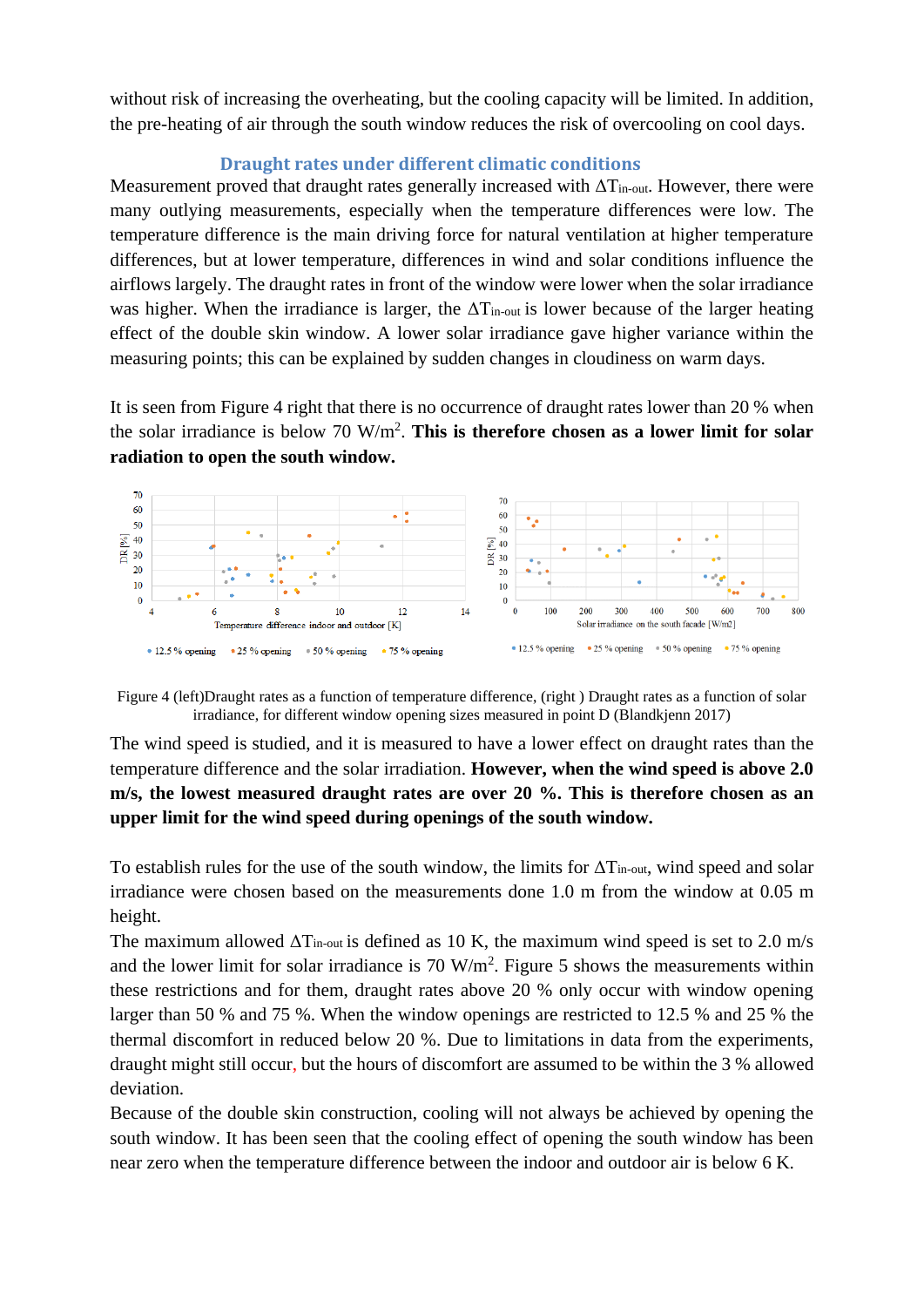

 $\bullet$  12.5 % opening  $\bullet$  25 % opening  $\bullet$  50 % opening  $\bullet$  75 % opening

Figure 5. Measurements with  $dT < 10 K$ ,  $v < 2 m/s$  and  $I > 70 W/m<sup>2</sup>$  (Blandkjenn 2017)

<span id="page-5-0"></span>A similar study was done for the north window concluding:

For  $\Delta T_{\text{in-out}}$  equal to 5.7 K, there was only unacceptable draught rates outside the occupied zone (less than 1m from the window). For  $\Delta T_{in-out}$  equal to 8.4 K and 9.5-9.9 K higher draught rates were measured. This indicates that the north window can be opened automatically if the outdoor temperatures are high enough. The draught rates increased as the opening was increased. The high risk of local thermal discomfort was expected for the north window as this window delivers unheated outdoor air at body height. Due to the limited number of measurements, it was possible to perform; it is hard to determine the exact temperature difference at which the north window can be opened without thermal discomfort. However, a limit of 6 K is proposed in this work. In addition, the cooling effect of the south window is very low for  $\Delta T_{\text{in-out}}$  below 6 K.

The wind speed was low during all experiments, and the prevailing wind direction was southwest. It is not possible to derive how variable wind conditions would influence the results. The same applies for the irradiance, and therefore these two parameters are not introduced in the control of the north window.

The purpose of the experiments was to investigate the local thermal discomfort caused by the window openings under different climatic conditions, and determine rules for when and how to use the windows for ventilative cooling. The rules established about the climatic conditions that allow for window ventilation in Living Lab are presented in [Table 4](#page-5-1)

<span id="page-5-1"></span>

| <b>Window combination</b> | <b>Temperature difference</b><br>between indoor and<br>outdoor | Wind speed | <b>Solar irradiation</b> |
|---------------------------|----------------------------------------------------------------|------------|--------------------------|
| South window and one      | $6 K - 10 K$                                                   | $< 2$ m/s  | $> 70$ W/m <sup>2</sup>  |
| kitchen skylight          |                                                                |            |                          |
| North window and one      | $<$ 6 K                                                        | NΑ         | NΑ                       |
| kitchen skylight          |                                                                |            |                          |

Table 4. Climatic rules for ventilative cooling through windows in Living Lab (Blandkjenn 2017)

When these climatic requirements were satisfied, the draught rates 1.0 m from the north and south windows were deemed satisfactory when the north window was opened 25 % or 50 %, and when the south window was opened 12.5 % or 25 %. Therefore, these rules were chosen for the IDA ICE simulations to determine the thermal climate and energy consumption when applying the defined window control.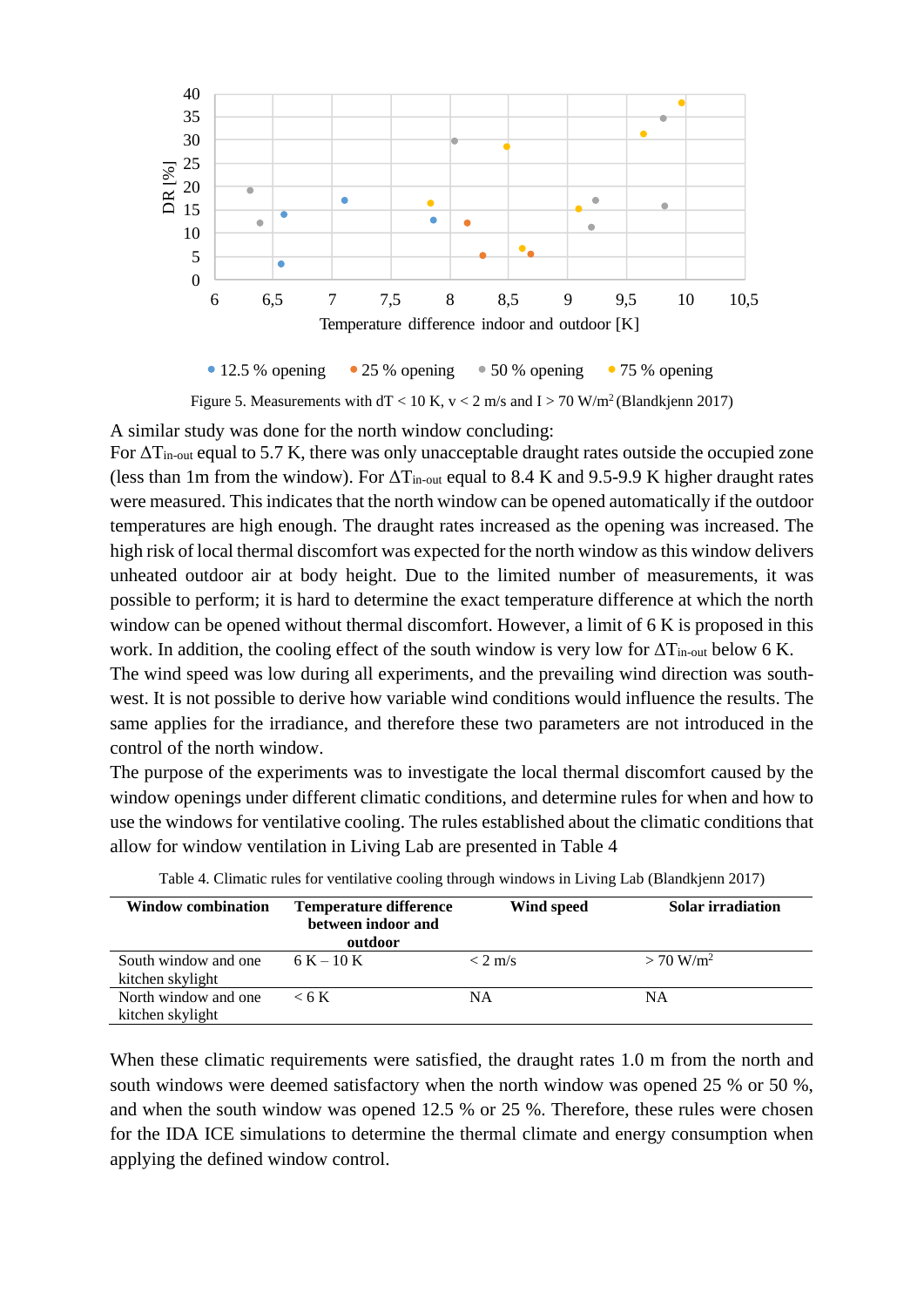### **3.2 Simulated control**

Simulations were realized using IDA ICE. Based on the results from Justo Alonso (Justo Alonso, Kirkøen, and Mathisen 2015), using a PI-control does not improve the performance of the control and contrarily increases its difficulty. Improving the simulation form (Kirkøen 2015) a new model of the Living Lab was produced. The control was done following [Table 4.](#page-5-1) In addition, from (Kirkøen 2015) and (Blandkjenn 2017), the windows opened when the average temperature is above 24 °C, and they close when the minimum temperature is below 22 °C.

| <b>Hours of thermal discomfort</b> |                       |                                 |                                | <b>Heating and cooling</b>           |                       |                                                               |
|------------------------------------|-----------------------|---------------------------------|--------------------------------|--------------------------------------|-----------------------|---------------------------------------------------------------|
|                                    | Living<br>room<br>[h] | <b>Building</b><br>total<br>[h] | <b>Decrease</b><br>living room | <b>Decrease</b><br>building<br>total | <b>Value</b><br>[kWh] | energy<br><b>Increase</b><br>compared<br>to closed<br>windows |
| No openings                        | 105                   | 303                             |                                |                                      | 126.2                 |                                                               |
| Mech. Cooling                      | $\theta$              | 0                               | 100 %                          | 100 %                                | 341.8                 | 171.8 %                                                       |
| S12.5%, N25%                       | 17                    | 57                              | 83.8%                          | 81.2 %                               | 139.4                 | 10.5 %                                                        |
| S12.5%, N50%                       | 15                    | 47                              | 85.7 %                         | 84.5 %                               | 144.9                 | 14.8 %                                                        |
| S25%, N25%                         | 15                    | 48                              | 85.7 %                         | 84.2 %                               | 138.9                 | 10.1 %                                                        |
| S25%, N50%                         | 13                    | 38                              | 87.6 %                         | 87.5 %                               | 145.1                 | 15.0 %                                                        |

<span id="page-6-0"></span>Table 5. Thermal comfort and energy consumption with different window opening sizes (Blandkjenn 2017)

[Table 5](#page-6-0) shows that all the window opening sizes were efficient reducing the over temperatures significantly in the simulated period. However, only the largest opening yielded a number of hours of overheating within the 44 h limit. For the building as a whole, the hours of thermal discomfort decreased at least 81.2 %. Opening the north window 50 % decreased the hours of over temperature by 10 h compared to opening it 25 %. Opening the south window 25 % decreased the over temperature by 9 h compared to opening it 12.5 %. Therefore, it is concluded that larger opening size in both windows will give higher thermal comfort as long as windows are closed within the stated temperature limits. To maximize the thermal comfort without incurring in larger energy use, the north window should be opened 50 % and the south window opened 25 %.

The living room was the warmest zone in the building, with the lowest thermal comfort according to NS15251. Similarly, to the building as a whole, the thermal comfort in the living room increased with the window opening size. With the largest allowed window openings, only 13 hours of occupancy (against 105 without window opening) were outside the comfort requirements categories I and II in the standard. These simulations assume no solar shading, despite that previous studies (Kirkøen 2015; Risnes 2016) have shown the positive effects of solar shading in Living Lab. By using solar shading actively, the thermal climate can be improved further. The energy consumption for heating increased about 10 % in the scenarios where the south window was opened 12.5 %, and ca 15 % in the scenarios where the south window was opened 25 %. Due to the low outdoor temperatures, high indoor temperature may happen during cold outdoor, and heating needs are triggered when opening windows. The size of opening in the south window was a bigger influence on the energy consumption than the opening in the north window. This is because the south window was used when the outdoor temperatures were lower and therefore the risk of undercooling is higher when the opening is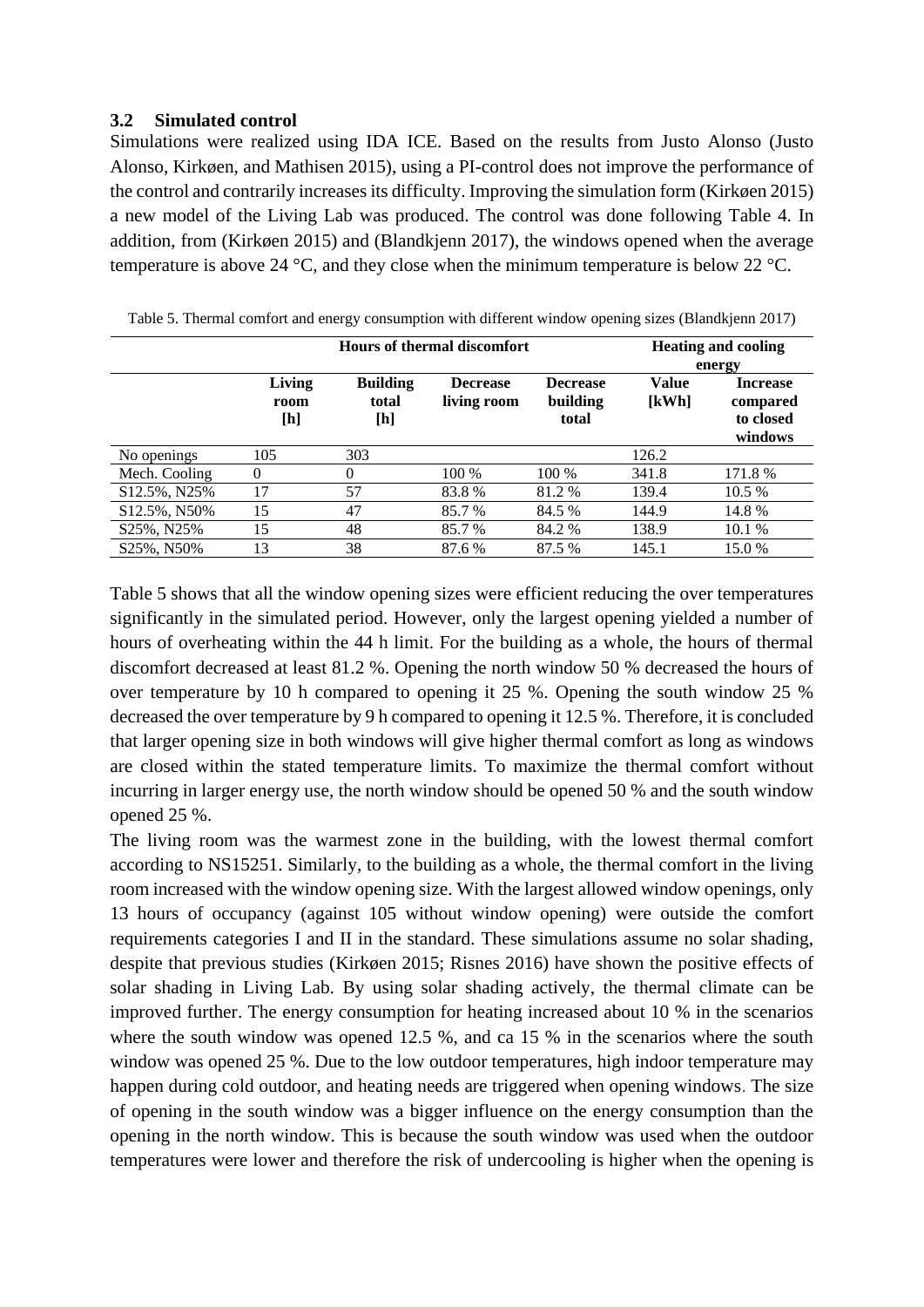larger. Given the double skin of south window, when the opening is smaller, the airflow is smaller, and will be heated more from the solar gains and heat loss through the inner pane than if we had a larger airflow. The lowest energy consumption is for opening the north window 50 % and the south window 12.5 %. This means that you have a small opening in the cooler periods and large openings when the heating demands are low. The conclusion drawn from the simulations with different window sizes is that a good thermal climate can be achieved with window ventilation without a high increase in energy consumption for heating. Generally, increased openings in the north window gave better thermal comfort - without increasing largely the energy consumption. According to the simulations, the operative temperatures can be kept within comfort categories I and II for 97 % of the time using the largest allowed window openings. [Table 6](#page-7-0) presents the results of a year energy simulation for this alternative.

<span id="page-7-0"></span>

| <b>Opening sizes</b> | Hours of thermal discomfort [h] | <b>Heating energy [kWh]</b> |
|----------------------|---------------------------------|-----------------------------|
| No openings          | 664                             | 5361.0                      |
| N 50 %, S 25 %       | !34                             | 5392.4                      |

Table 6. Full year simulation

The allowed number of hours of thermal discomfort is 259 h, so the chosen solution gives thermal comfort within these limits. The energy for heating increases with 31.4 kWh per year, and ca.86 % of this difference occurs in April and May.

### **3.3 Levels of insulation**

This chapter presents simulations done with increasing insulation levels to investigate the effect of natural VC in different types of buildings. The three simulated insulation levels; are the TEK10 (Direktoratet for byggkvalitet 2011), the low-energy building (Norge 2013) and a passive house.(Norge 2013). [Table 7s](#page-7-1)hows the U-values of walls, roof and floor for the different simulations, and the average U-values of the building body including windows and doors.

<span id="page-7-1"></span>

|                     | U-value walls<br>$\lceil W/m2 \rceil$ | U-value floor<br>$\lceil W/m2 \rceil$ | U-value roof<br>$\lceil W/m2 \rceil$ | Average U-<br>value $[W/m2]$ |
|---------------------|---------------------------------------|---------------------------------------|--------------------------------------|------------------------------|
| TEK <sub>10</sub>   | 0.18                                  | 0.15                                  | 0.13                                 | 0.20                         |
| Low-energy building | 0.15                                  | 0.10                                  | 0.10                                 | 0.18                         |
| Passive house       | 0.10                                  | $0.08\,$                              | $0.08\,$                             | 0.15                         |

Table 7. U-values for simulation scenarios

These simulations were done for May and June in Trondheim. [Table 8](#page-7-2) presents the thermal comfort and energy consumption when applying ventilative cooling in buildings with the different insulation levels.

Table 8: Thermal comfort and energy consumption with and without window cooling

<span id="page-7-2"></span>

|              |                     | Hours of thermal discomfort in<br>building |                       | <b>Floor heating energy</b> |  |
|--------------|---------------------|--------------------------------------------|-----------------------|-----------------------------|--|
|              | <b>Value</b><br>[h] | <b>Decrease</b>                            | <b>Value</b><br>[kWh] | <b>Increase</b>             |  |
| TEK10 closed | 193                 |                                            | 282.4                 |                             |  |
| TEK10 open   | 33                  | 82.9%                                      | 327.7                 | 16.0%                       |  |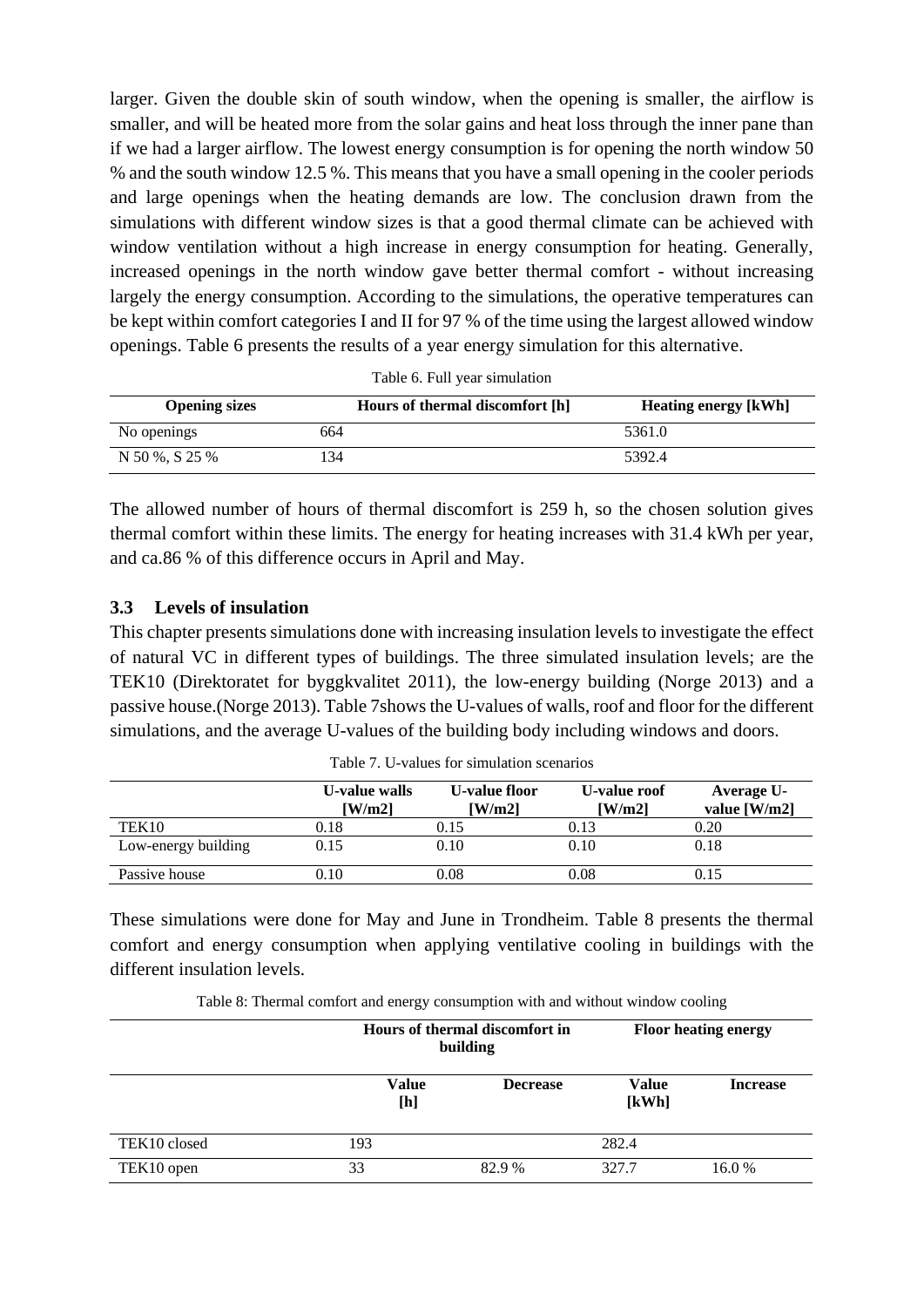| Low-energy closed    | 280 |        | 155.1 |        |
|----------------------|-----|--------|-------|--------|
| Low-energy open      | 41  | 85.4 % | 176.9 | 14.1 % |
| Passive house closed | 452 |        | 57.5  |        |
| Passive hours open   | 44  | 90.3%  | 72.3  | 25.7 % |

Without window cooling the thermal comfort was worse for buildings with lower U-values, because more heat is trapped within the building. However, when applying window cooling the achieved thermal comfort is almost identical in the three simulated scenarios. Therefore, the higher is the insulation level, the larger is the ventilative cooling potential. This corresponds to the findings in literature that the potential of ventilative cooling is larger in well-insulated buildings (Finocchiaro, Wigenstad, and Hestnes 2010). The absolute increase in energy consumption is lowest when the U-value is lowest. Interestingly, the percentage increase in energy consumption when applying ventilative cooling is the smallest in a low-energy building. This can be explained by the very low energy consumption with passive house standard, where even the small amount of 14.8 kWh is a 25.7 % increase.

# **4 CONCLUSIONS**

This paper presents a control strategy for providing ventilative cooling by means of window use in a zero emission building located in a cold climate. The results from the simulations implied that there would be a severe risk of overheating in Living Lab if no active or passive cooling techniques are applied, mostly because shading is not considered. The results showed nonetheless that ventilative cooling could prevent overheating without significantly increasing the energy demand. This is proved achievable with a control grounded on on-off regulation and temperature difference limits, as they seem to be the most affecting parameters. The opening of the windows is very much based on the draught rate limitations; it proves that increasing window opening yields larger heating demands if the control is not accurate.

The building insulation level also affects the energy consumption for both the heating and cooling, the lower the U-value, the lower demands for heating but higher demands for cooling and the larger the ventilative cooling potential.

# **5 ACKNOWLEDGEMENTS**

This work has been supported by the Research Council of Norway and several partners through the SINTEF/NTNU "The research centre of Zero Emissions Buildings" (ZEB). Grant number 193830. And the industrial project Ventilative Cooling with ENOVA.

# **6 REFERENCES**

- Berge, M., and H.M. Mathisen. 2016. 'Perceived and measured indoor climate conditions in high-performance residential buildings', *Energy and Buildings*, 127: 1057-73.
- Berge, Magnar, Judith Thomsen, and Hans Martin Mathisen. 2016. 'The need for temperature zoning in high-performance residential buildings', *Journal of Housing and the Built Environment*: 1-20.

Blandkjenn, S. 2017. 'Ventilative cooling of Zero Emission Buildings (ZEB)', NTNU.

- Direktoratet for byggkvalitet, Norway. 2011. 'Veiledning om tekniske krav til byggverk, TEK10.'.
- EQUA. 2016. "IDA Indoor Climate and Energy." In. Stockholm: EQUA Simulation AB.